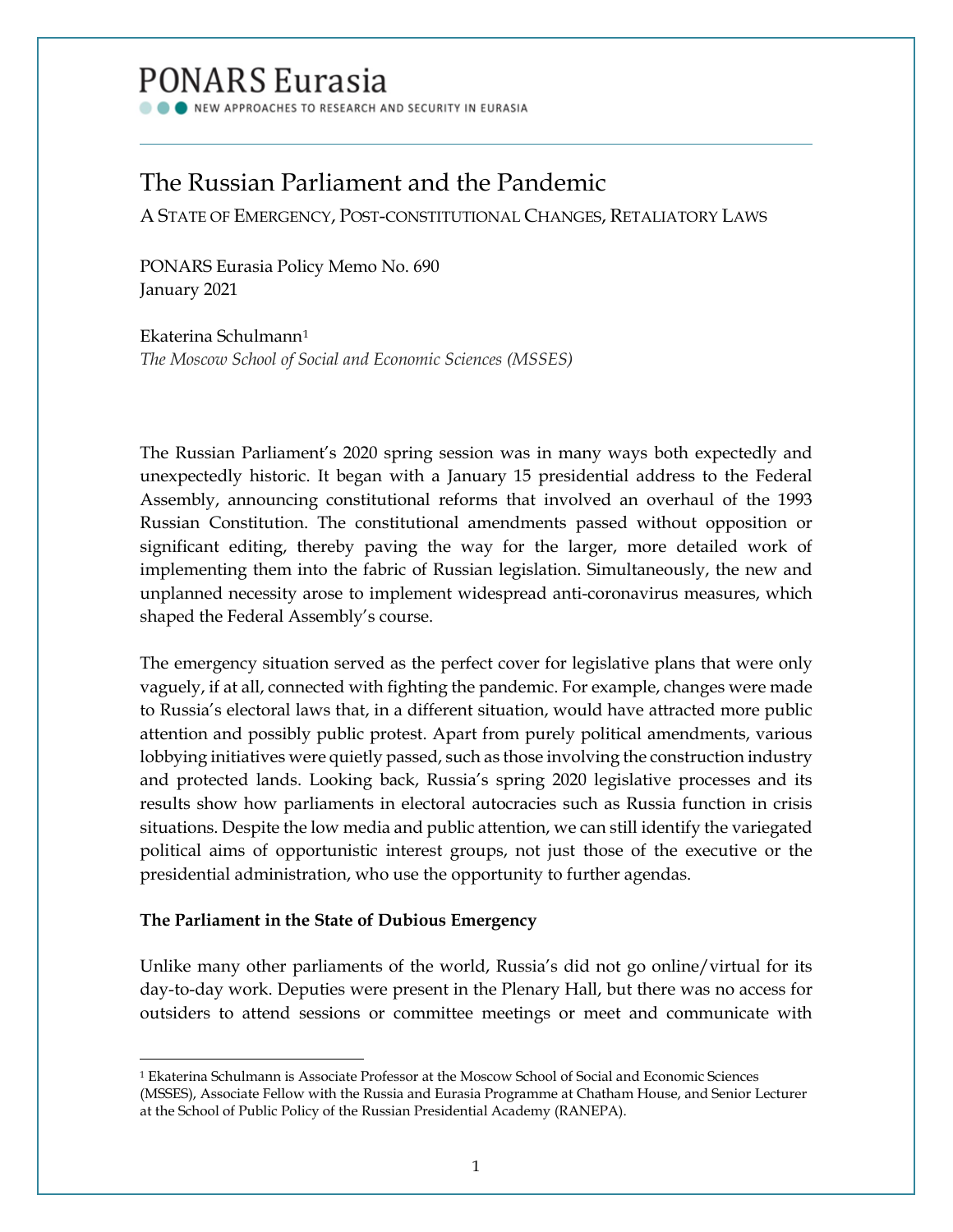deputies. It should be noted, however, that the level of electronic transparency of the Russian parliament's work is relatively high, and it can be followed, and the documents read online. However, this is no substitute for public scrutiny, direct input from independent experts, or on-the-ground attempts to influence the legislative process by means of public advocacy. Parliamentary correspondents and external commentators/experts did not take part. As the coronavirus spread, public attention was elsewhere.

The lengthy and fertile spring session of 2020 started on January 13 and continued until July 26. During that time, the parliament adopted 312 new federal laws, a high but not record-breaking amount. The usual efficiency of a spring plenary session, which is longer than the autumnal one (customarily devoted to the consideration and adoption of budgetary bills), rests between 200 to 400 new federal laws. The largest number of bills considered during any spring session was 620 (2017).

What was unusual in this spring session was the high percentage of legislation introduced by the government (see **Figure 1**). Unlike the autumnal session devoted to the budgetary process, the spring session is usually more of a playground for deputies' creativity. Usually, there is a high percentage of bills introduced by parliamentary deputies and members of the Federation Council (upper house).



#### **Figure 1. The Status of Bills of the Russian Parliament in 2018, 2019, and 2020**

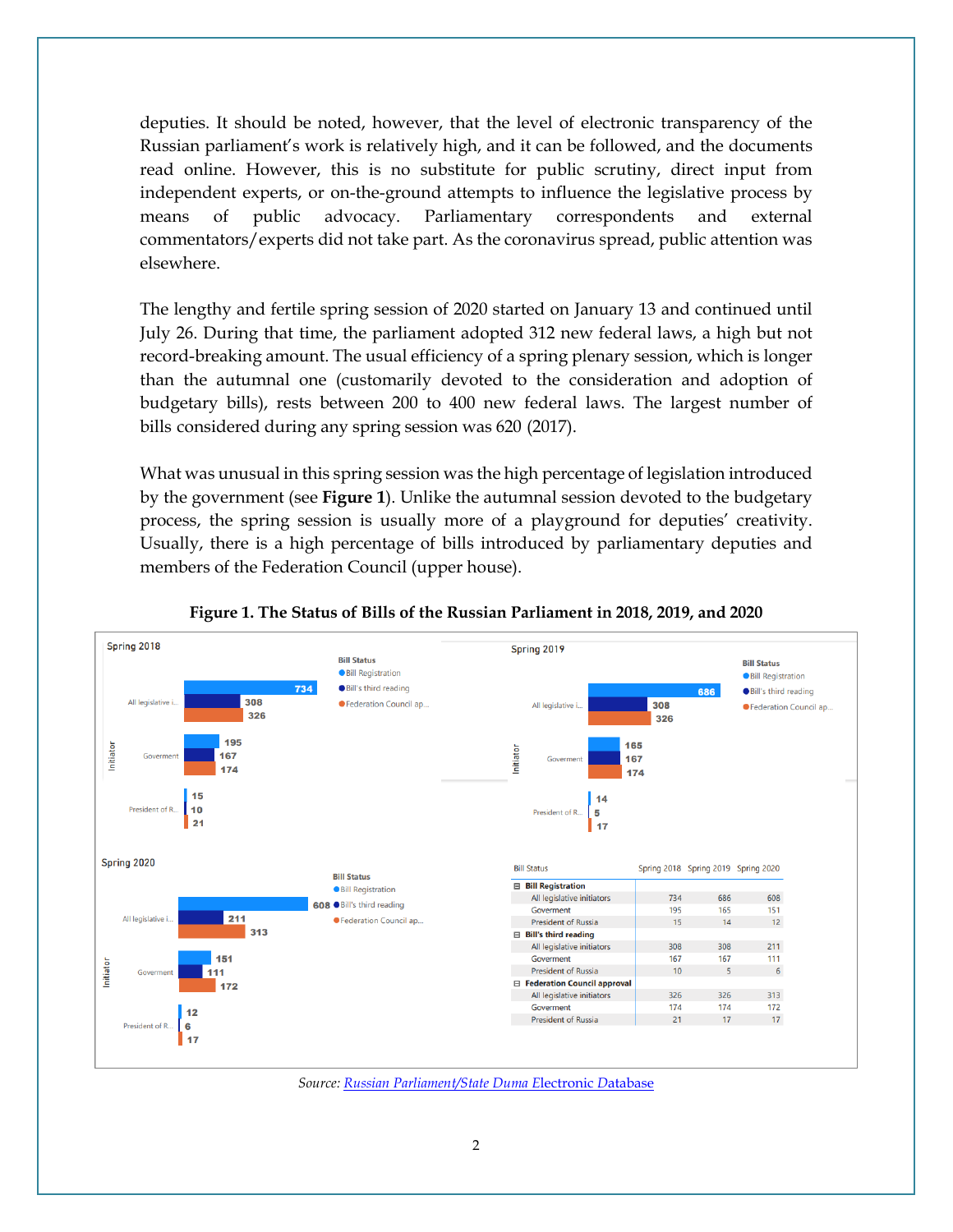#### **How to Change the Constitution Without Attracting Undue Attention**

The bills that were considered and then adopted in the spring of 2020 can be divided into various groups. Because the session started with constitutional reform, the parliament had to consider actual constitutional amendments. Every parliamentary bill passes three stages: the first reading approves the general concept of the bill; the second reading introduces the amendments; and the third reading adopts or, in rare cases, rejects the bill as a whole.

It has been a long-standing parliamentary device to introduce key changes during the second readings of an amendment, when initiators do not want to draw too much public attention to their bill. That makes it possible to shorten the process by skipping the first reading phase that, according to parliamentary rules, needs to take thirty days and sometimes lasts longer. The accumulation and discussion of amendments take place within the parliamentary committee responsible for the bill, and these proceedings are much less public and accessible to an outside observer than the plenary sessions. This helps to divert some part of the public attention.

In 2020 we saw this practice on a much larger political scale. The first wave of constitutional amendments introduced by the president into the parliament on January 20, 2020, concerned the composition of state bodies and the checks and balances system between the president, government, Federal Assembly, and higher courts. The "first wave" of amendments also contained some of the social guarantees, like regular indexation of state pensions and salaries, which were and remained, according to polling [data,](https://www.levada.ru/en/tag/constitution/) the most recognizable and popular among the proposed constitutional changes.

At the end of February, parliament took on the second wave of amendments, introduced during the second reading of a constitutional bill, because, juridically, all of the numerous amendments, which increased the bulk of the Russian Constitution by 40 percent, were one amendment—one single bill. The second wave of amendments contained provisions that have since been nicknamed "biopolitical." These concern the preservation of traditional families, the defense of children as one of the main priorities of state policy, mention of belief in God as having been inherited from ancestors, and a mention of the Russian people as a state-building (state-forming) nation. These amendments had an evident conservative slant and were, in all probability, aimed at giving more of a "human interest" to the approaching constitutional voting by reinventing it as some sort of a referendum in defense of traditional values, thus strengthening voter turnout.

On March 10 came the third, last and final amendment phase—called "the grandmother's clause" or "Tereshkova amendment"—that entailed the zeroing-out or resetting of presidential terms, which in hindsight looks like the main reason for the whole constitutional reform. However, we do not have grounds for affirming that this idea originated from the start of this legislative campaign: the development of the amending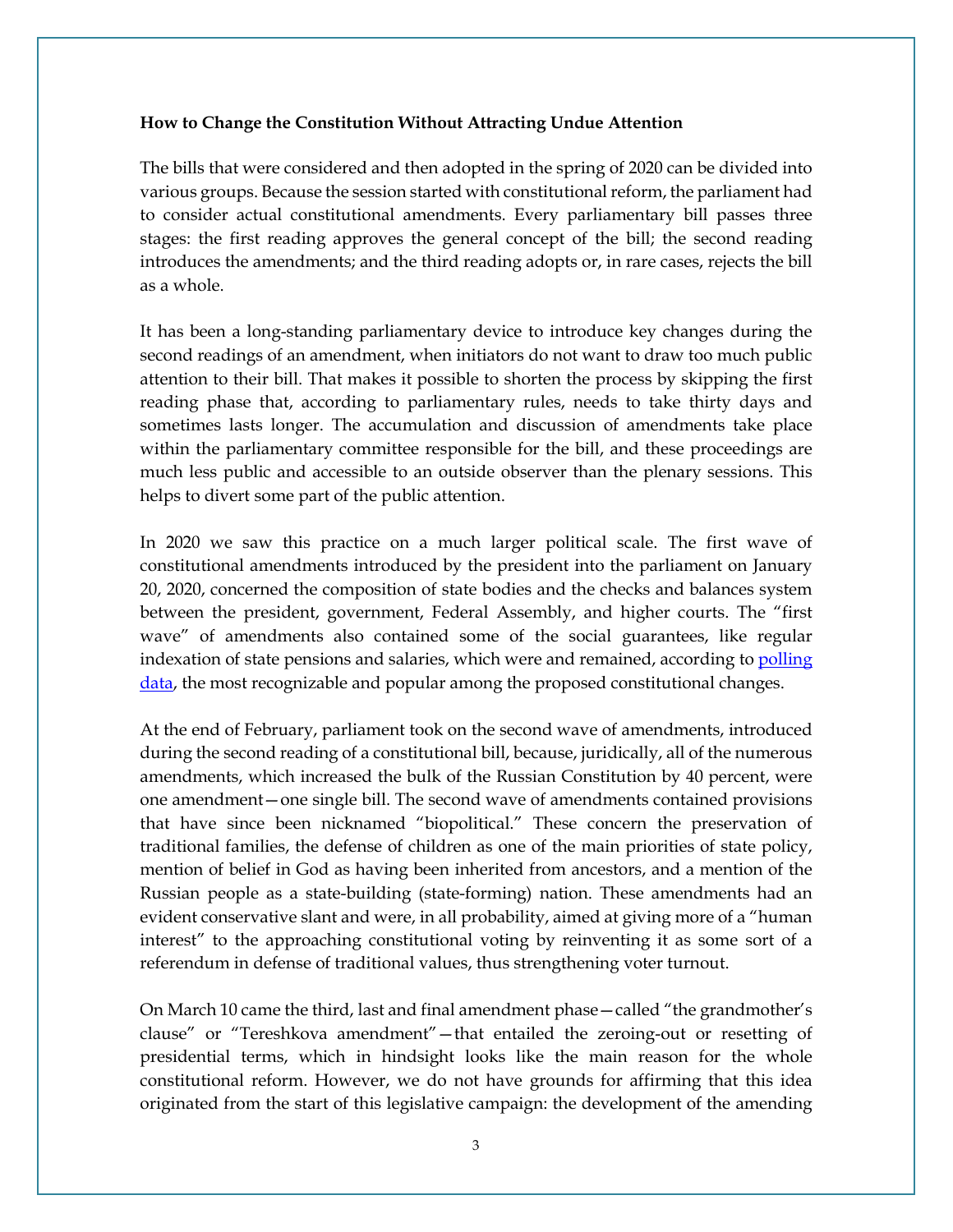process as delineated above rather lends itself to the logic of tactical political necessity rather than showing signs of a well-laid plan. The "checks and balances" part of the amendments were designed to legitimize the political practices and re-distribution of power of the last fifteen years while additionally guaranteeing the future successor's position against a potentially oppositional parliament and a hostile higher court by curtailing their powers and severing the dependence between the parliament's approval (or the risk of early parliamentary elections) and the appointment of the head of the government.

The need to additionally legitimize this de facto new version of the constitution brought on the idea of a national vote, which is not a referendum but an ad hoc plebiscitary procedure that, nonetheless, requires strong voter turnout to compensate for the laxity of its rules. The general voter, while approving of the social guarantees promised in the amendments, was not interested enough in the "checks and balances" part of the package to whip up some sort of civic enthusiasm and mass voter participation. Hence the second wave amendments catered to the taste of the conservative part of the electorate and gave the whole heterogeneous mass of amendments some semblance of ideological unity.

This unity, however, presented the next problem: the amendments as a whole, with their administrative, social, and ideological components, began to be perceived not just by members of the "commentariat" but by the ruling elites themselves as a kind of "political testament"[2](#page-3-0) from a president who truly intends to leave by 2024. To prevent, as President Vladimir Putin himself called, the "eyes-shifting" search by elites of the next Russian ruler, extraordinary changes were implemented to the constitution, giving the president the option (but not the obligation) of running for office again. [3](#page-3-1) 

The role of parliament in the consideration and adoption of these changes was minor. Both the initial amendments and the consequent changes were [introduced](http://en.kremlin.ru/events/president/news/62589) as presidential legislative initiatives, with the constitutional working group having no status within the parliamentary procedures. There was not much of a discussion during the consideration phase, and not many changes were introduced within the parliament.

#### **Reacting to the Threatening Coronavirus**

On March 15, at the same time that the pandemic began to be officially recognized by the Russian government, a special working group under the State Council was **created** to

<span id="page-3-0"></span><sup>&</sup>lt;sup>2</sup> Ella Pamphilova, chair of the Central Electoral Commission, mentioned this in a [comment](https://www.interfax.ru/russia/698097) on March 6th. On March 10, Putin made an unannounced visit to the parliament to approve of the third or "Tereshkova amendment," which appeared suddenly on the same day.

<span id="page-3-1"></span><sup>&</sup>lt;sup>3</sup> Putin [said:](https://time.com/5857003/vladimir-putin-russia-fifth-presidential-term/) "I can tell you from my own experience that in about two years, instead of the regular rhythmic work on many levels of government, you'd have eyes shifting around hunting for possible successors. It's necessary to work, not look for successors."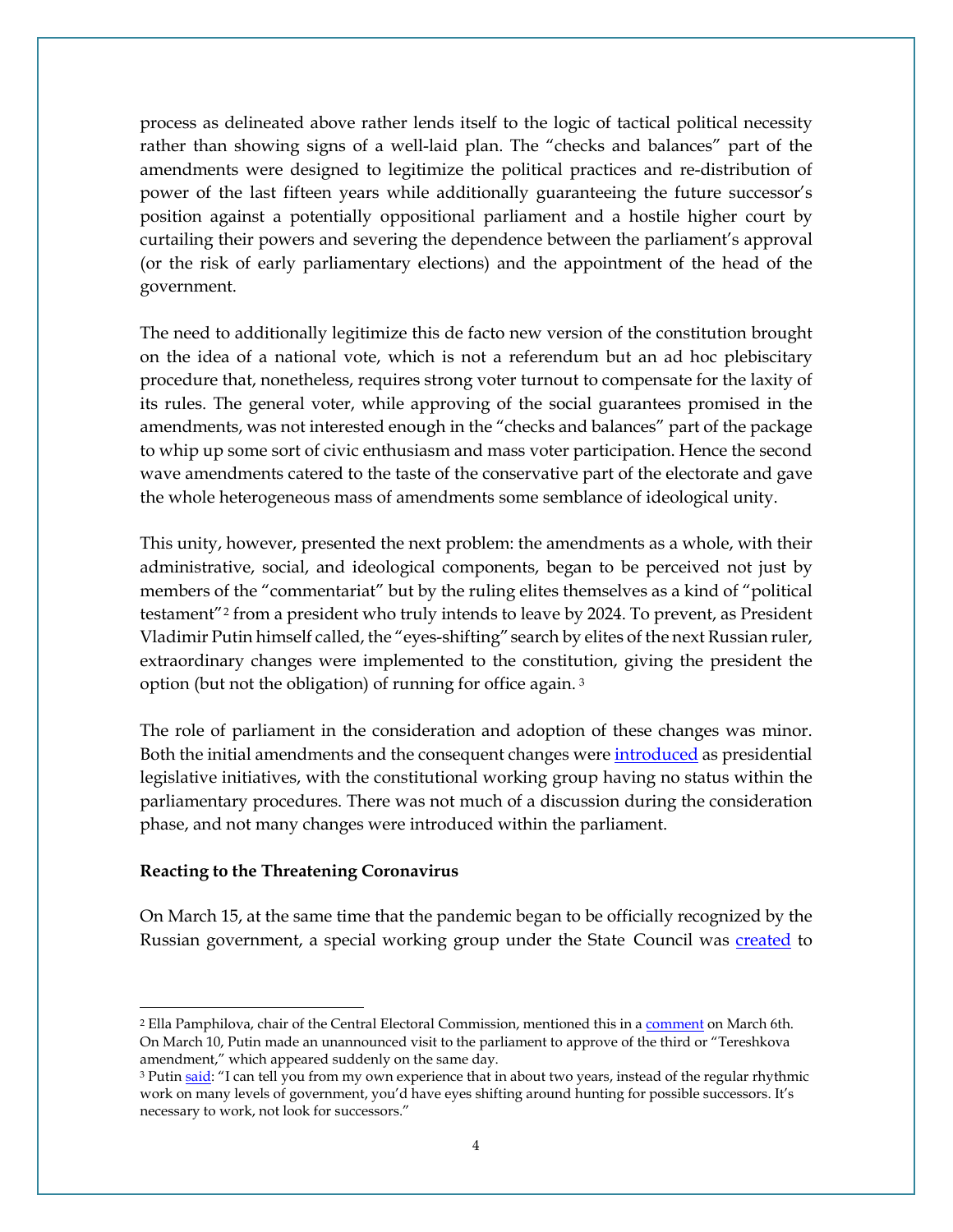react to the pandemic. There followed a wave of counter-pandemic bills introduced mostly by the government and less often by the deputies themselves.

These fall into two main categories. The first: governmental bills that were necessary to ensure economic support and monetary distribution to counter the pandemic's effects. The second: the legalization of lockdown. According to the Russian political tradition of downplaying the role of parliament, the first set of bills was introduced by the government while the potentially unpopular, repressive measures came from parliament deputies and members of the Federation Council. This restrictive legislation made possible the administration of fines for breaking the so-called "mode of high alert." A regime of higher security was added alongside the lockdown and required additional legislative fine-tuning to make prohibitions and restrictions legal while shifting some responsibility to regional authorities and adding newly invented "quarantine fines" into regional codes of administrative offenses (on this, as with many other anti-pandemic measures, the example was set by the Moscow government).

Among this lump of legislation, some were rational, necessary legislative measures. Usually, autocratic regimes (or so-called [informational autocracies\)](https://www.aeaweb.org/articles?id=10.1257/jep.33.4.100) deal with threats of their own invention, which they are incredibly successful in combating. But when the pandemic struck, it was recognized as a challenge that had to be addressed in a lucid way. Given the general low-key efficiency of the Russian bureaucracy, credit is due that no administrative or healthcare collapse happened during the heights of the ongoing pandemic. Officials met the threat with the help of some tweaking of statistics, especially blatant by regional governments, and with the massive and largely ineffective use of propaganda, but also with some genuine measures such as quarantine restrictions, tax breaks, and monetary aid.

# **Embracing the Exceptional: Changing Electoral Rules on the Go**

All the while, last year, the parliament saw through the unprecedented move to conserve Russia's current political model, with its re-set presidential terms, substantial rewriting of the constitution, and electoral legislation amendments that significantly distort one of the last remaining feedback channels between society and the government, between the electorate and the elected.

Additional legislative initiatives adopted during the spring session of 2020 that had no connection with COVID-19, lockdown measures, or assistance for those suffering, came from lobbying groups that used the extraordinary situation to further their interests and facilitate the legislative process in their favor.

These bills can be divided into two parts. First were those introduced by groups of deputies from the parliamentary majority, the United Russia fraction, and their colleagues from the Federation Council.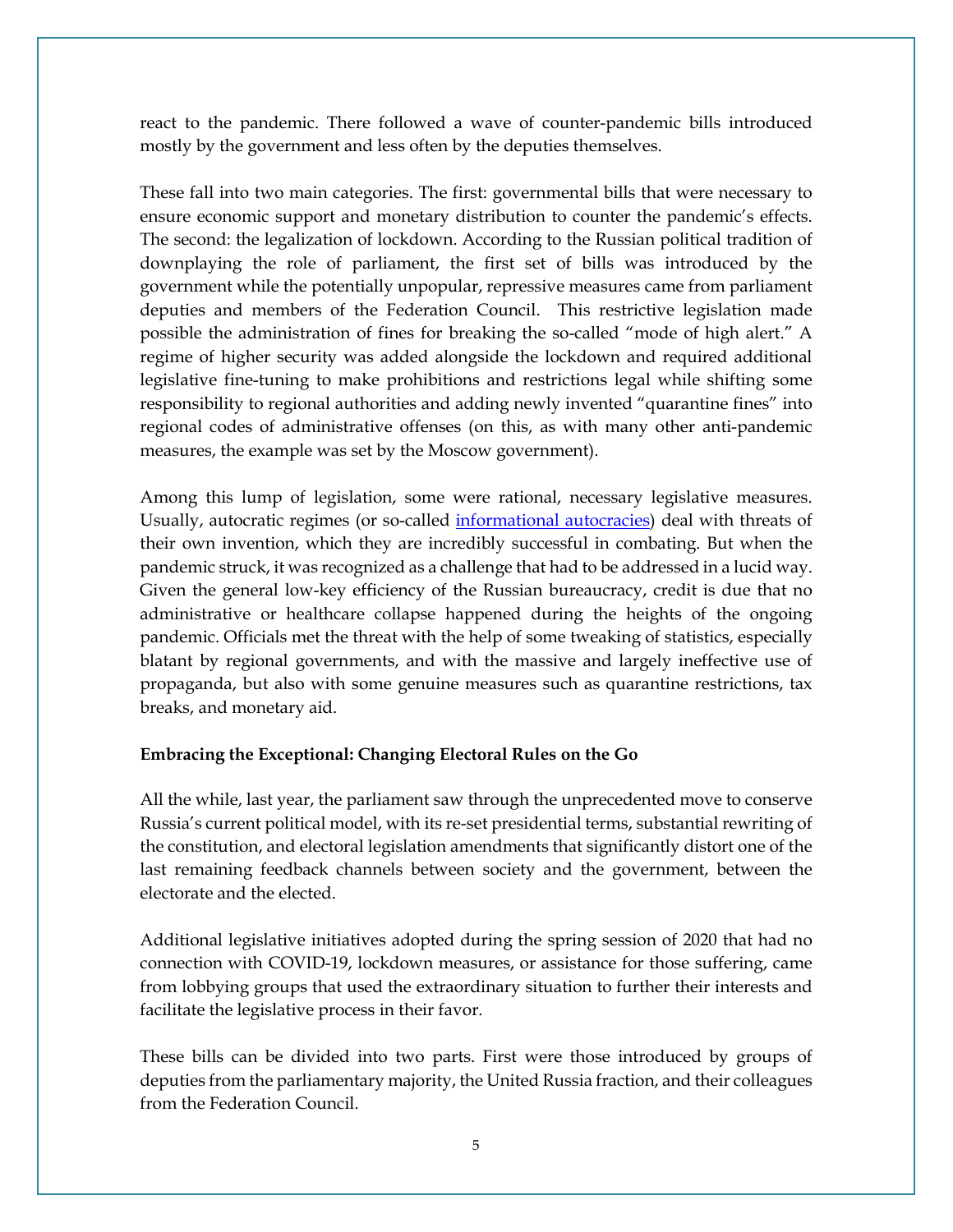The constitutional voting of 2020 proceeded according to newly invented rules—ad hoc practices that were not previously included in Russia's electoral legislation and laws governing the conduct of referendums. These were introduced together with the constitutional amendments themselves.

Last May, the parliament, without attracting much public attention and making use of the second-reading amendment stratagem, introduced the same changes into the regular electoral legislation for the regional elections of governors, regional legislative assemblies, and federal parliamentary elections. These measures included further restrictions against independent candidates, such as stricter rules about collecting the signatures that independent, non-party candidates need to be registered.

Additionally, the May changes included limitations on candidate rights by enlarging the list of criminal code articles that bar the convicted from running for or occupying elected positions. Previously this list was much shorter and was mostly about certain types of violent crimes. The new bill also added a series of political misdemeanors, such as breaking the rules when attending a mass rally or public event. This includes the infamous Article 212.1 or "Dadin-Kotov" amendment that limits how many times a citizen can participate in unsanctioned demonstrations before incurring major punishments. It also includes restrictions on all types of extremist and terrorist offenses, including commenting on or sharing information about supposed radical events and public pronouncements.

Furthermore, changes were introduced to enable early voting. A similar norm has existed for years in the Electoral Code of Belarus. In Russia, this played out for the first time during last year's national constitutional voting, which took place over seven days. According to the new legislation, three days of balloting are available during all elections, both regional (with specifics decided by regional legislatures) and federal. However, the process means that ballots are kept for days and nights unsupervised or are sometimes under the supervision of the heads of electoral commissions, the parties most interested in ensuring ["necessary"](https://www.aljazeera.com/news/2020/5/24/putin-changes-russias-electoral-law-to-allow-remote-vote) electoral results.

This reform attracted some public attention, but in the absence of journalists on the ground, it was both too little and too late. It can generally be challenging to comprehend the contents of a bill without a certain level of expertise; for instance, they contain vague headers like "Amendments Introducing Changes to Certain Laws of the Russian Federation." And the mode of introducing the main change as an amendment during the second reading further ensures the virtual invisibility of the law-making process.

# **Lobbying Under Cover: No Time for Environmental Restrictions**

One category of bills that were passed clearly and evidently in the interests of developers and construction lobbyists included amendments in Russia's environmental/ecological legislation.